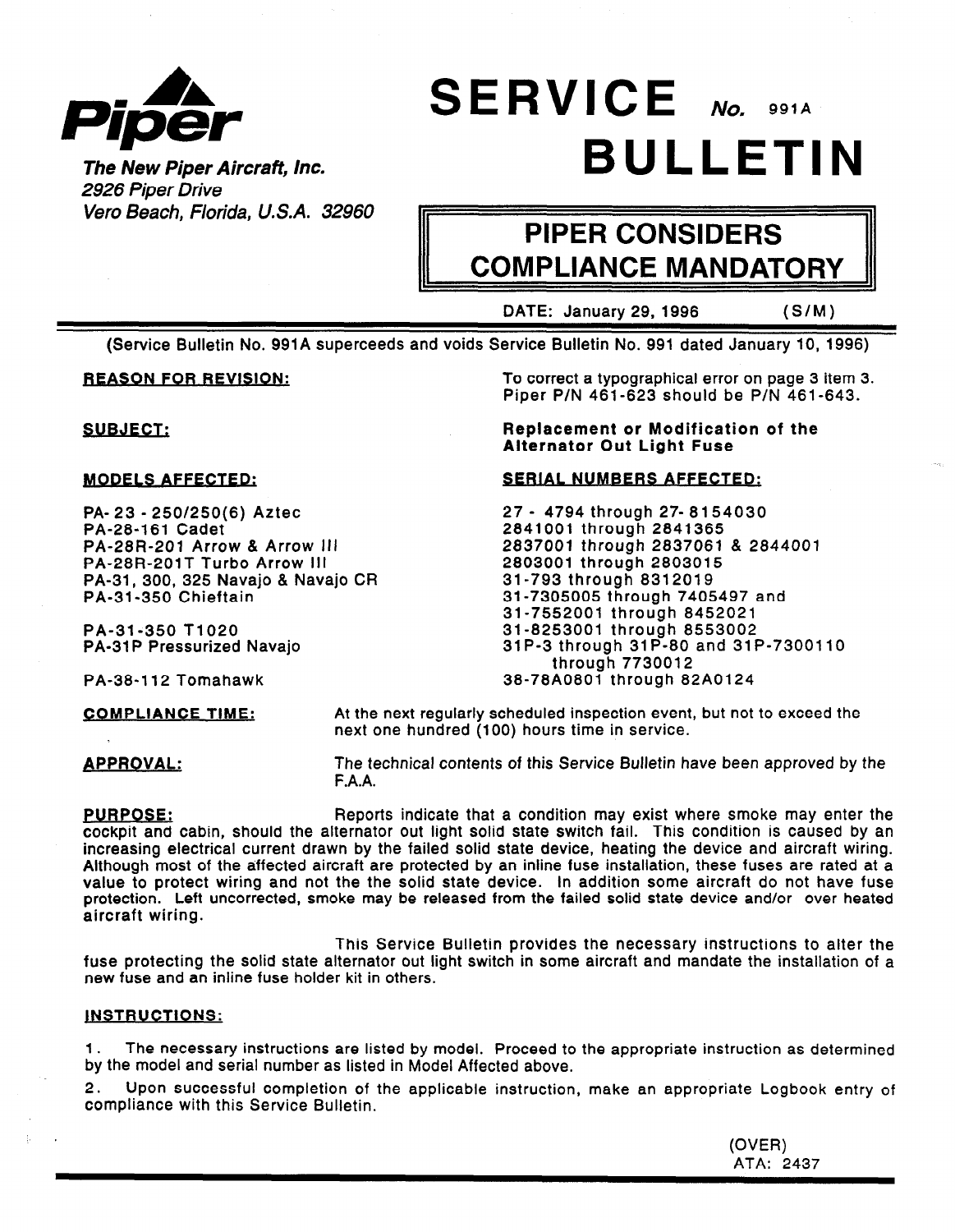#### INSTRUCTIONS: (cont'd)

#### PA-23-250 (AZTEC SERIES)

(Refer to the Service Manual as necessary.)

- 1. Remove the engine cowlings and nose bowls as necessary to gain access to the rear of the alternators.
- 2. Locate the AUX terminal wire on the left alternator and on the right alternator.
- 3. Follow the wires from the alternator to the inline fuse holder.
- 4. Remove the existing fuse and install fuse Part Number 461-643, secure the wire and holder after installation. NOTE: Inspect condition of the existing fuse holder and replace as required.
- 5. Perform run up and functional check.
- 6. Reinstall the nose bowls and cowlings.



PA-28-161 (CADET)

(Refer to the Maintenance Manual as necessary.)

- 1. Remove the engine cowling.
- 2. Locate the alternator AUX terminal.
- 3. Remove the existing wire from the alternator AUX terminal and install the Alt Out Fuse Installation Kit Piper Part Number 766-293 per kit instruction.
- 4. Secure the fuse holder with a Ty-rap.
- 5. Perform run up and functional check.
- 6. Reinstall the engine cowling.

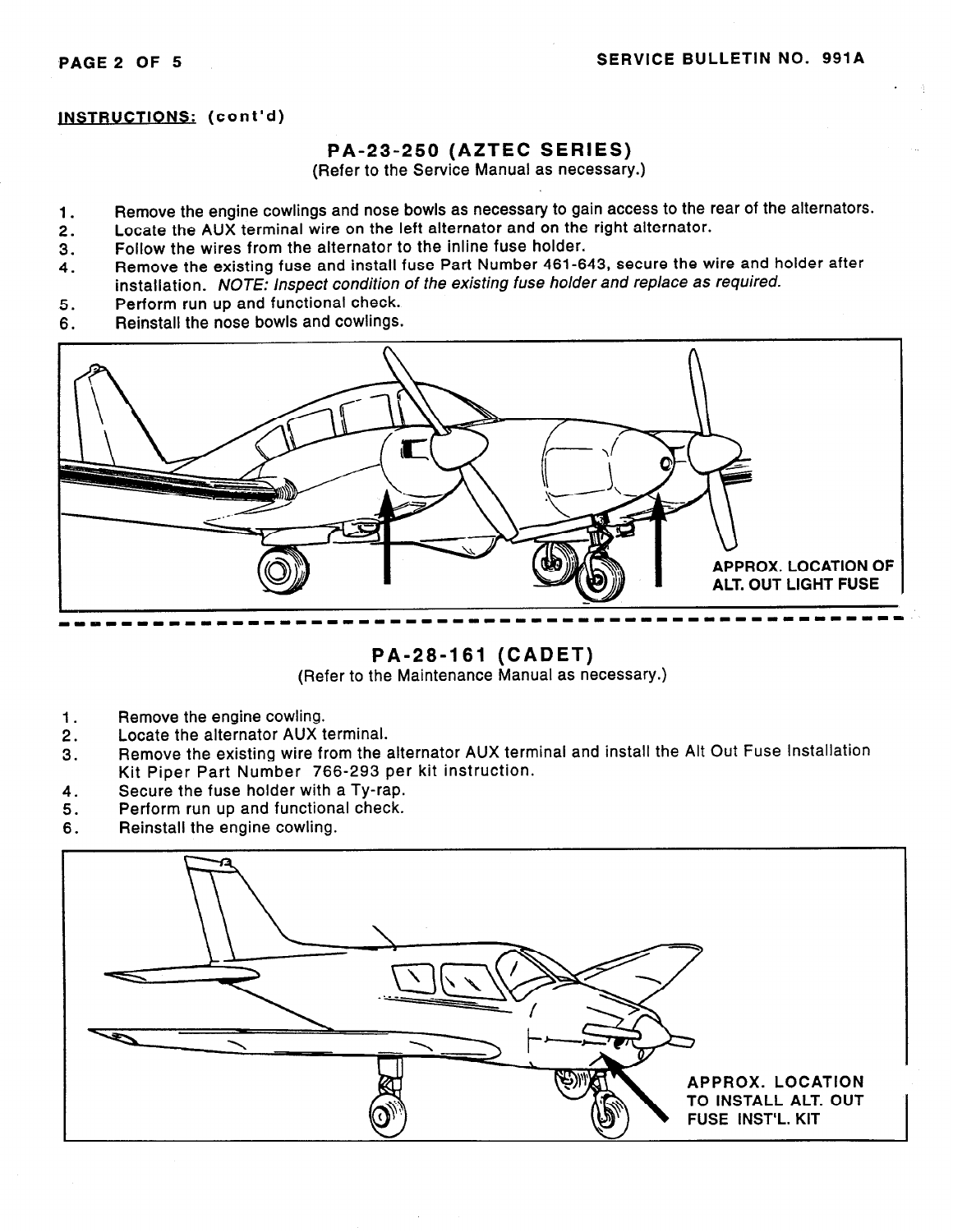#### SERVICE BULLETIN NO. 991A PAGE 3 OF 5

#### PA-28R-201 (ARROW) PA-28R-201T (TURBO ARROW)

- 1. Remove the engine cowling. (Arrow shown as typical.)
- 2. Locate the alternator AUX terminal.
- 3. Remove the existing wire from the alternator AUX terminal and install the Alt Out Fuse Installation Kit Piper Part Number 766-293 per kit instruction.
- 4. Secure the fuse holder with a Ty-rap.
- 5. Perform run up and functional check.<br>6. Reinstall the engine cowling.
- Reinstall the engine cowling.



#### PA-38-112 (TOMAHAWK)

- 1. Remove the engine cowling to gain access to the alternator.
- 2. Locate the alternator AUX terminal and follow the wiring to the fuse holder between wire (WIC20) and (WID20).
- 3. Remove the existing fuse and install new fuse part number 461-643. NOTE: Inspect condition of the existing fuse holder and replace as required.
- 4. Perform run-up and functional check.
- 5. Reinstall the cowlings.

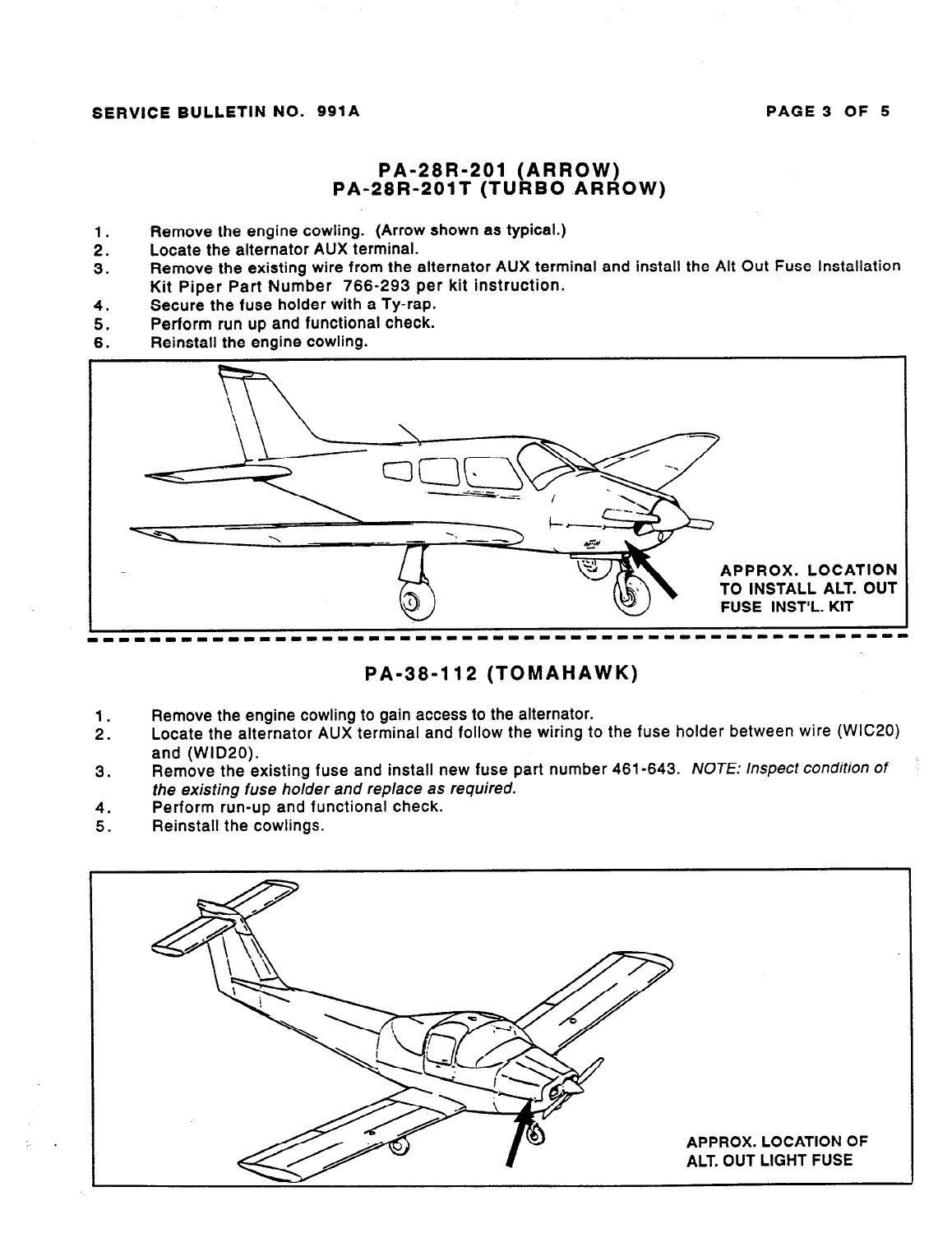### PA-31, 31-325 (NAVAJO, NAVAJO C/R) PA-31-350 (CHIEFTAIN & T1020) PA-31P (PRESSURIZED NAVAJO)

- 1. Remove the upper and lower engine cowlings to gain access to the alternators.
- 2. Locate the alternator AUX wire on the left and the right alternator.
- 3. Follow the wire to the fuse holder.
- 4. Remove the existing fuse and install fuse part number 461-643, secure wires and fuse holders after installation. NOTE: Inspect condition of the existing fuse holder and replace as required.
- 5. Perform run-up and functional check.
- 6. Reinstall the cowlings.